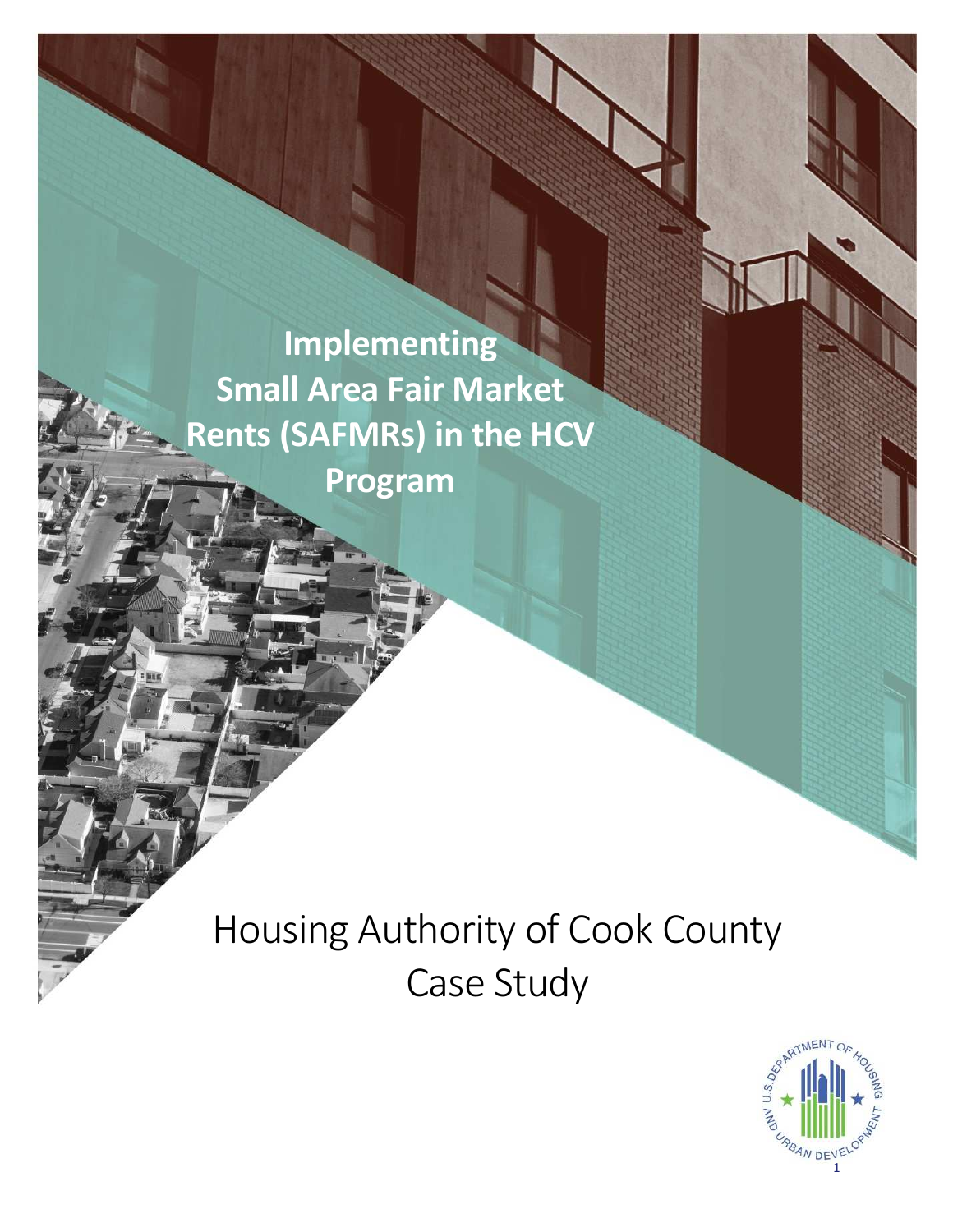# Contents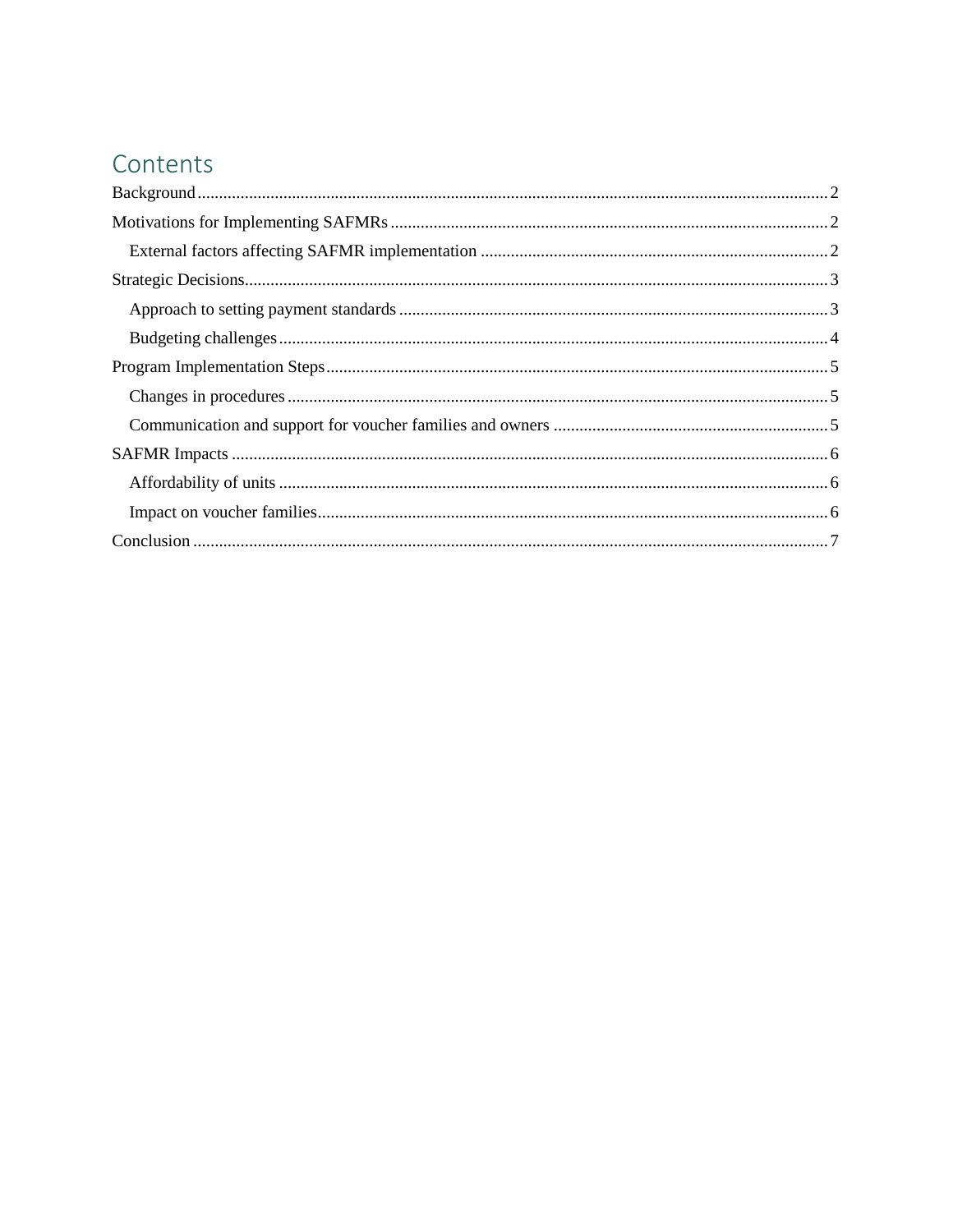

## Background

The Housing Authority of Cook County (HACC) Housing Choice Voucher (HCV) program assists more than 12,000 households in the suburban areas of the Chicago, Illinois, metropolitan area, a region that includes suburban Cook County with the exception of Cicero, Maywood, Oak Park, Park Forest, and Elgin. HACC's jurisdiction covers an area with moderate to high levels of income segregation. The highrent neighborhoods tend to be clustered in the northern suburbs of Chicago, while low-rent areas are clustered outside the southern edge of the city's perimeter. The south side of the city has higher vacancy rates than the north side, and the north side is home to more single-family residences than other parts of the city's suburban areas.

# Motivations for Implementing SAFMRs

HACC volunteered for the SAFMR Demonstration program, and staff were pleased to be selected. They felt that the policy made sense for their jurisdiction, which includes a wide range of neighborhood types with significant variation in income and rent levels. They also saw it as a way to strengthen their efforts to help voucher families move to areas of higher opportunity, as well as to promote fair housing and improve the negative perception of the HCV program among some landlords.

The PHA has had a mobility counseling program in place for a number of years that has provided varying combinations of incentives, search assistance, and counseling to help families move to higher-opportunity neighborhoods. PHA staff said that the mobility program has not always been very effective because it was difficult to persuade landlords to accept rents that, under Metropolitan Area FMRs, were often below market. SAFMRs helped address this issue.

One staff member said, "we would never be able to place [voucher families] in opportunity areas without SAFMRs."

HACC used SAFMRs to strengthen its mobility counseling

#### Neighborhood types

Low-rent: Neighborhoods with median rent below 90% of the metro area median rent

Moderate-rent: Neighborhoods with median rent from 90% to 110% of the metro area median rent

High-rent: Neighborhoods with median rent above 110% of the metro area median rent

efforts, significantly expanding its investment in the program at the same time. Along with implementing SAFMRs, HACC hired more mobility counselors (increasing the number from one to five) and focused on assisting families earlier in the housing search process (while families are still on the waitlist for a voucher). HACC funded the additional mobility counselors by cutting inspection expenses, shifting from annual inspections to a biennial schedule.

#### External factors affecting SAFMR implementation

The shift to SAFMRs in suburban Cook County was affected by a number of external factors and events that impacted implementation. Key among these was simply that SAFMRs were new. Sheryl Seiling, HACC's HCV director, said, "we had to invent the wheel and then get it moving smoothly. You could say it's like a 'do it yourself' project that might be a stretch to begin with, but then to find the directions are written in a foreign language."

In addition, like most areas across the country, the housing market in the Chicago metro area was deeply impacted by the most recent housing market crash. The ensuing drop in property values and rents prompted a decline in MAFMRs and, ultimately, payment standards. Many rental properties went into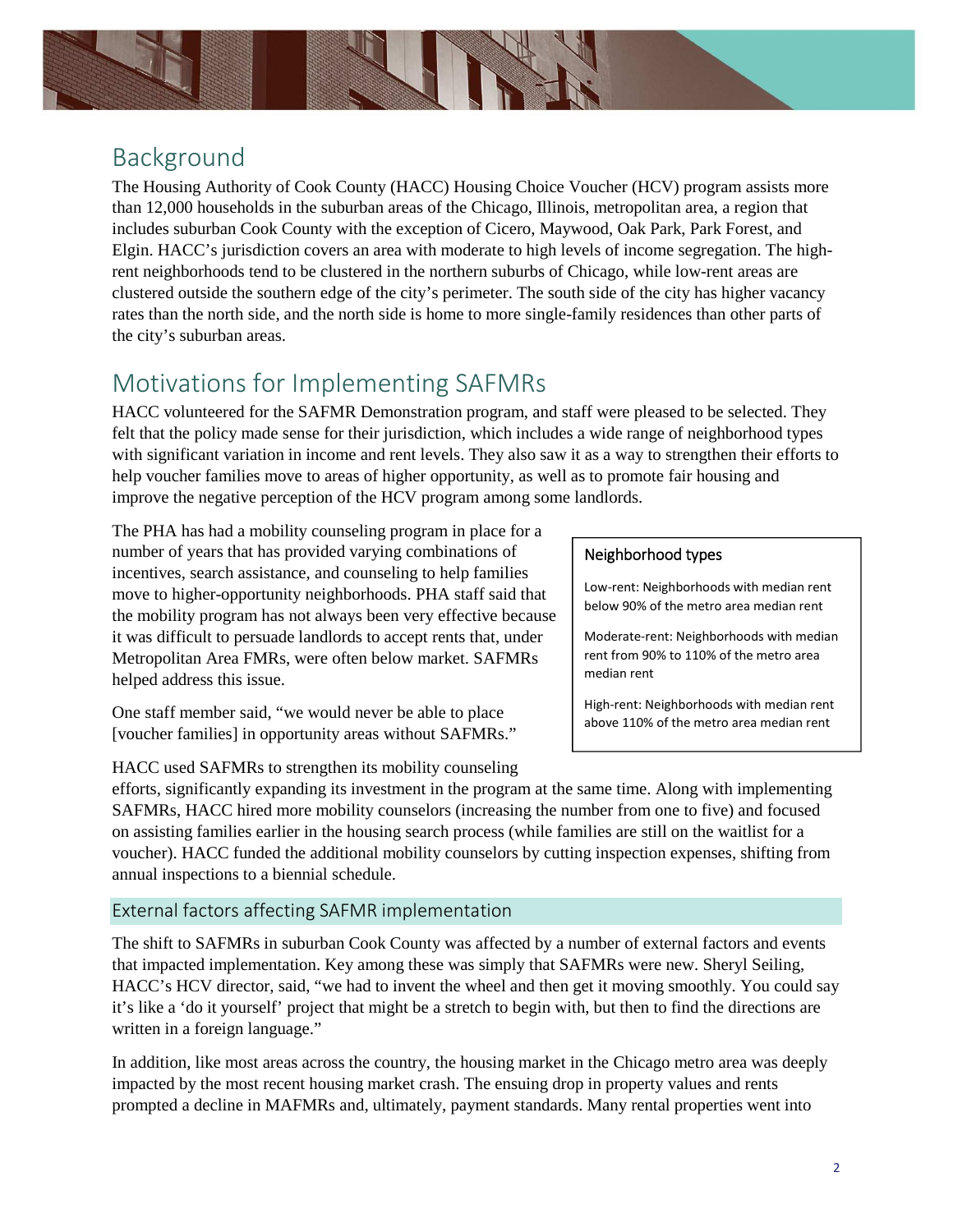

foreclosure, and tenants were forced to move, causing unusually high turnover among voucher families in the years following the crash. By 2013, when HACC implemented SAFMRs, the metro area was still recovering from the impacts of the downturn.

HACC found that SAFMRs were helpful in improving relations with existing landlords as well as in attracting new landlords to the HCV program. HACC staff reported few complaints about declines in payment standards in low-rent neighborhoods, which they attribute in part to a rigorous rent reasonableness process that meant that actual rents paid to landlords were close to market rents. As a result, relatively few units were affected by decreases in payment standards.

Seiling noted, "if you're truly doing rent reasonableness, it shouldn't be that big of a deal."

In high-rent neighborhoods, where the payment standards were now more reflective of market rents, the PHA was able to more effectively market the HCV program to landlords. HACC staff said that the switch to biennial inspections also made it easier for landlords to work with the HCV program, further improving relations.

HACC staff reported that an anti-discrimination law adopted by Cook County in 2013 also helped to increase the number of landlords participating in the HCV program. The law prevents owners from discriminating against tenants on the basis of their source of income, which includes tenants using a Housing Choice Voucher. Local fair housing organizations accompanied the ruling with outreach about source-of-income discrimination to landlords in the area.

Staff at HACC believe that the timing of the anti-discrimination law made it easier for tenants to find landlords willing to accept vouchers. That said, HACC staff thought that SAFMRs deserved more of the credit for the increase in participating landlords than the source-of-income law.

# Strategic Decisions

#### Approach to setting payment standards

HACC chose to group ZIP codes into 10 payment standard areas, rather than use separate payment standards for each of the 193 ZIP codes in the jurisdiction. Seiling noted that investing in software that would automatically convert a ZIP code to a payment standard was too costly. HACC had already been administering four different payment standards (including exception payment standards), so 10 payment standards seemed like a manageable number from an administrative standpoint. HACC leadership also believed that fewer payment standards would be easier for landlords and voucher families to understand.

To create the 10 payment standards, the PHA reviewed all the SAFMRs by ZIP code. Similar SAFMRs in different ZIP codes, which were often geographically contiguous, were grouped together. These ZIP code groups are designed to comply with HUD rules — each ZIP code is in a payment standard that falls within its basic range (90 to 110 percent of all of the SAFMRs in the group) — but also to maximize access to high-rent ZIP codes for voucher families. Seiling reported that, without guidance on how to create ZIP code groups or a pattern to follow from other PHAs, the process of creating the payment standards took several months. Like all changes to payment standards, the approach required the approval of HACC's board of directors.

Since then, HACC has increased the number of payment standards to 22 in order to increase the affordability of units where needed. This revision reflects updated SAFMRs from HUD as well as input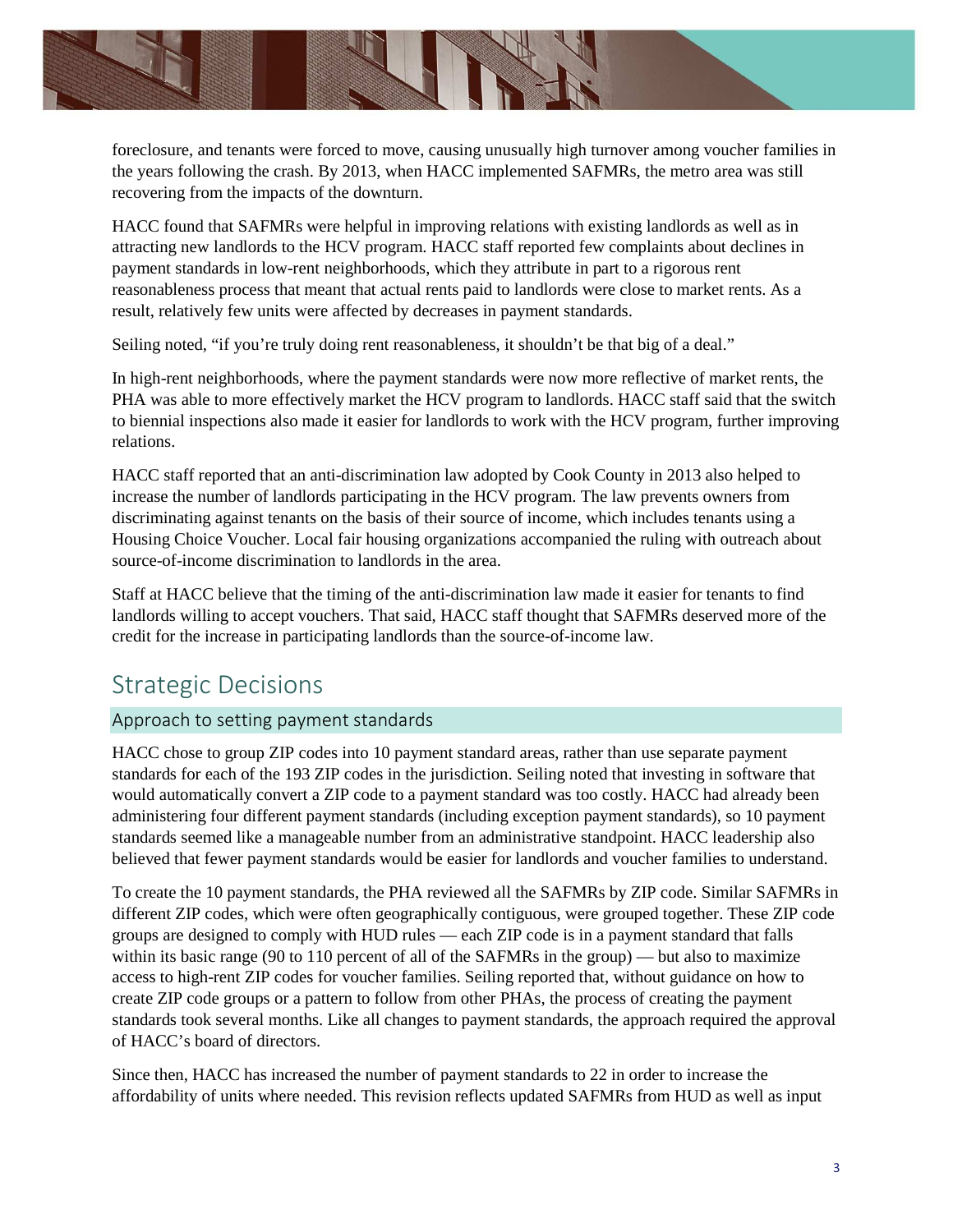

from case workers and landlords about whether the payment standards accurately reflect the median rent in each ZIP code. Specifically, the PHA found that in some high-rent neighborhoods, the payment standards still were not high enough to make desirable units affordable to voucher families. Creating separate groups for those neighborhoods allowed HACC to increase the payment standard, for example from 103 percent to 110 percent of the SAFMR. PHA leadership plans to continue to update the payment standard areas as needed, using the same process of review and input from case workers and landlords.

In addition to being administratively manageable and easy to comprehend, Seiling noted that there is another benefit to payment standard groups. Because payment standards can fall anywhere within the basic range, not all payment standards have to be updated every year when HUD issues new SAFMRs. Those that are still within the basic range can be updated less often, or on a schedule that fits better with HACC's workflow. Grouping payment standards in this way helped to reduce the administrative burden of updating payment standards annually.

PHAs have 90 days to implement changes to payment standards to stay in compliance (within the basic range) after new SAFMRs are released. Seiling reported that the process of reviewing new SAFMRs, creating new payment standards, and getting a board resolution to approve the new payment standards is time consuming. In the meantime, Seiling said, "you've already done your recert for 90 days out."

In other words, reexaminations of income and eligibility that have already been done but not yet become effective need to be re-processed based on new payment standards that are still in the process of approval. HACC's payment standard areas generally allow for a more relaxed timeframe, as they remain in compliance as long as the new SAFMRs in each ZIP code are still within the basic range.

Seiling's primary advice to other PHAs implementing SAFMRs is to create a plan for how to implement SAFMR that starts with the date SAFMRs will become effective and work backward. In order to avoid re-doing reexaminations, she suggested allowing four months to prepare for reexamination using the new payment standards.

#### Budgeting challenges

SAFMRs did not initially affect HACC's HAP costs. Voucher families did not experience declines in payment standards (and a corresponding increase in contribution to rent and utilities) because voucher program regulations provide that payment standards are adjusted downward for families during the term of the HAP contract only on the second annual reexamination of income after the effective date of payment standard decreases. As a result, few voucher families moved from low-rent to high-rent neighborhoods.

However, Seiling believes that even after the payment standard decreases for such families went into effect, SAFMRs would not have increased HAP costs in the absence of a mobility counseling program. In other words, she estimates that decreases in payment standards in low-rent neighborhoods would have balanced out increases in high-rent neighborhoods if not for mobility counseling. Seiling said, "Mobility counseling has increased the HAP costs. If you aren't doing mobility counseling and you just put in payment standards, it doesn't matter. [Voucher families] aren't considering making a move. … Where we start to see the increase [in HAP costs] was when we hit mobility counseling."

HACC estimates that HAP costs have increased an average of \$40 per unit. Because of both the increase in HAP costs and funding proration, HACC found themselves in a HUD-projected shortfall in 2016, four years after having adopted SAFMRs. To balance their budget, HACC made a number of changes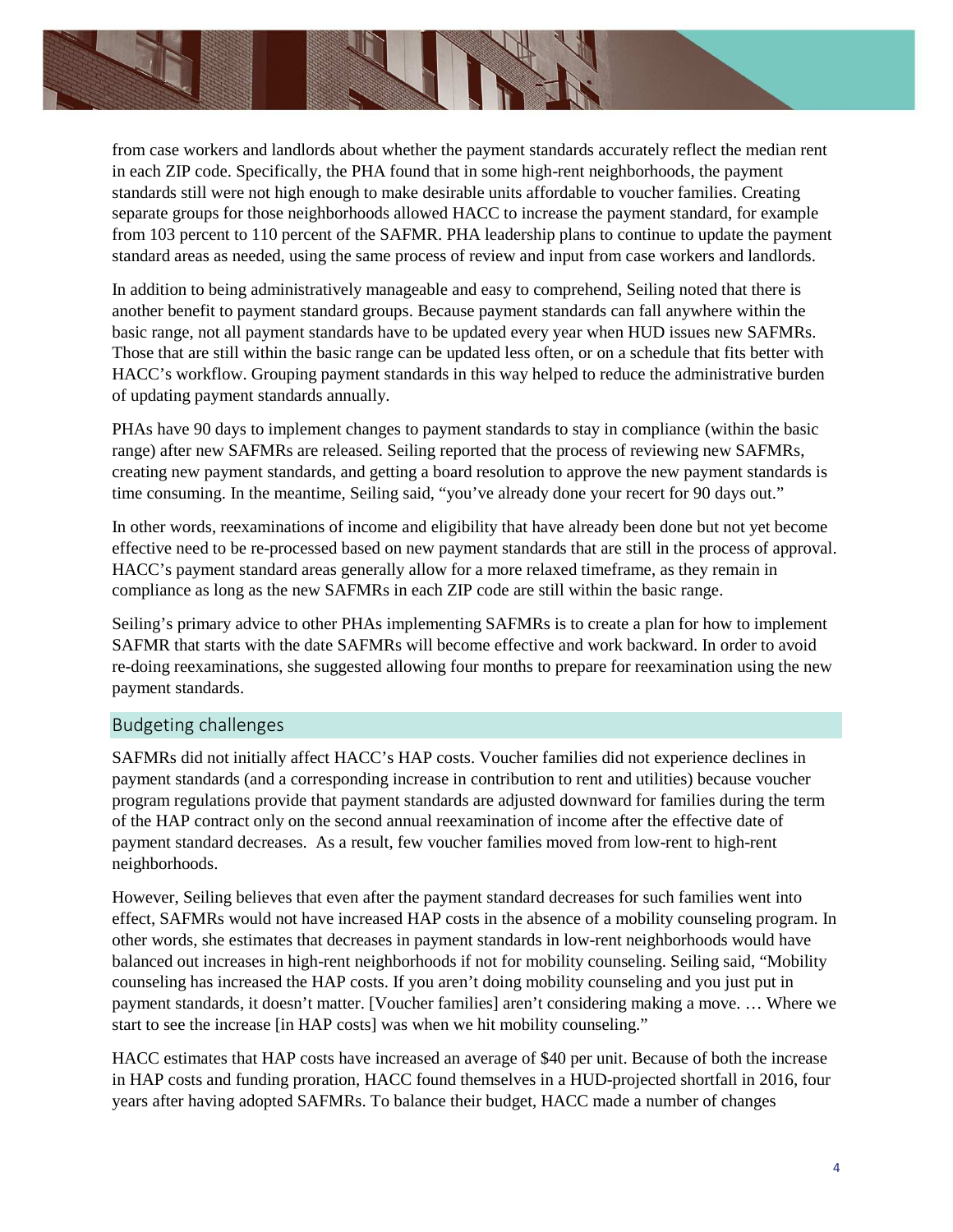

including changing the subsidy standard to allow for two people per bedroom regardless of gender, restricting moves to the first of the month, and putting a hold on landlord rent increases that would increase the subsidy portion of the rent.

# Program Implementation Steps

#### Changes in procedures

HACC reports that they made very few changes to their procedures as a result of SAFMRs. In fact, Seiling said that now that the transition period is over, SAFMRs are no more or less administratively burdensome than operating the program under MAFMRs. According to HACC staff, no changes were made to inspections, the rent reasonableness process, or to contract rent adjustments.

As described above, the process of setting payment standards is now more involved than it was under MAFMRs. HACC plans to continually update the payment standard groups as SAFMRs change so that payment standards accurately reflect rents in different ZIP codes. HACC reports that creating and updating the spreadsheet of ZIP codes and payment standards has taken a total of 100 hours to date.

HACC reported one other procedural impact related to SAFMRs. Because staff have to look up ZIP codes on a large spreadsheet when entering data for each property, there has been an increase in HUD-50058 errors since implementing SAFMRs. Many of these are due to transposing digits when looking up ZIP codes. Due to budget limitations, HACC does only minimal data entry quality checks.

#### Communication and support for voucher families and owners

HACC conducted a marketing and outreach campaign in order to communicate the changes in payment standards to voucher families and owners. Prior to implementing SAFMRs, HACC identified the households who would be affected by declines in payment standards and sent a letter explaining the changes. The PHA also updated briefings for voucher families interested in moving to include information about new payment standards. Staff reported that incorporating this information did not require considerable changes to briefing materials. HACC also added information about the changes to payment standards on its website.

For voucher families who felt that they could not afford to stay in their current unit because of a decrease in payment standards, HACC offered support through the mobility counseling program, which helped these households find new more affordable units.

HACC also conducted outreach to owners about the changes to payment standards under SAFMRs. Staff sent letters to owners in ZIP codes where payment standards decreased and where payment standards increased. Letters to property owners in areas with increasing payment standards explained the change to SAFMRs. These letters also explained that because the rent had already been determined to be reasonable, the rent owners could charge would not automatically increase under SAFMRs, unless the quality of the property or the neighborhood improved.

HACC also conducted a series of monthly briefings for owners to answer questions about the change in policy. Staff at the mobility program have also worked on recruiting new owners in high opportunity neighborhoods. They review listings of units in these areas and reach out to owners even if a voucher family is not currently interested in the unit.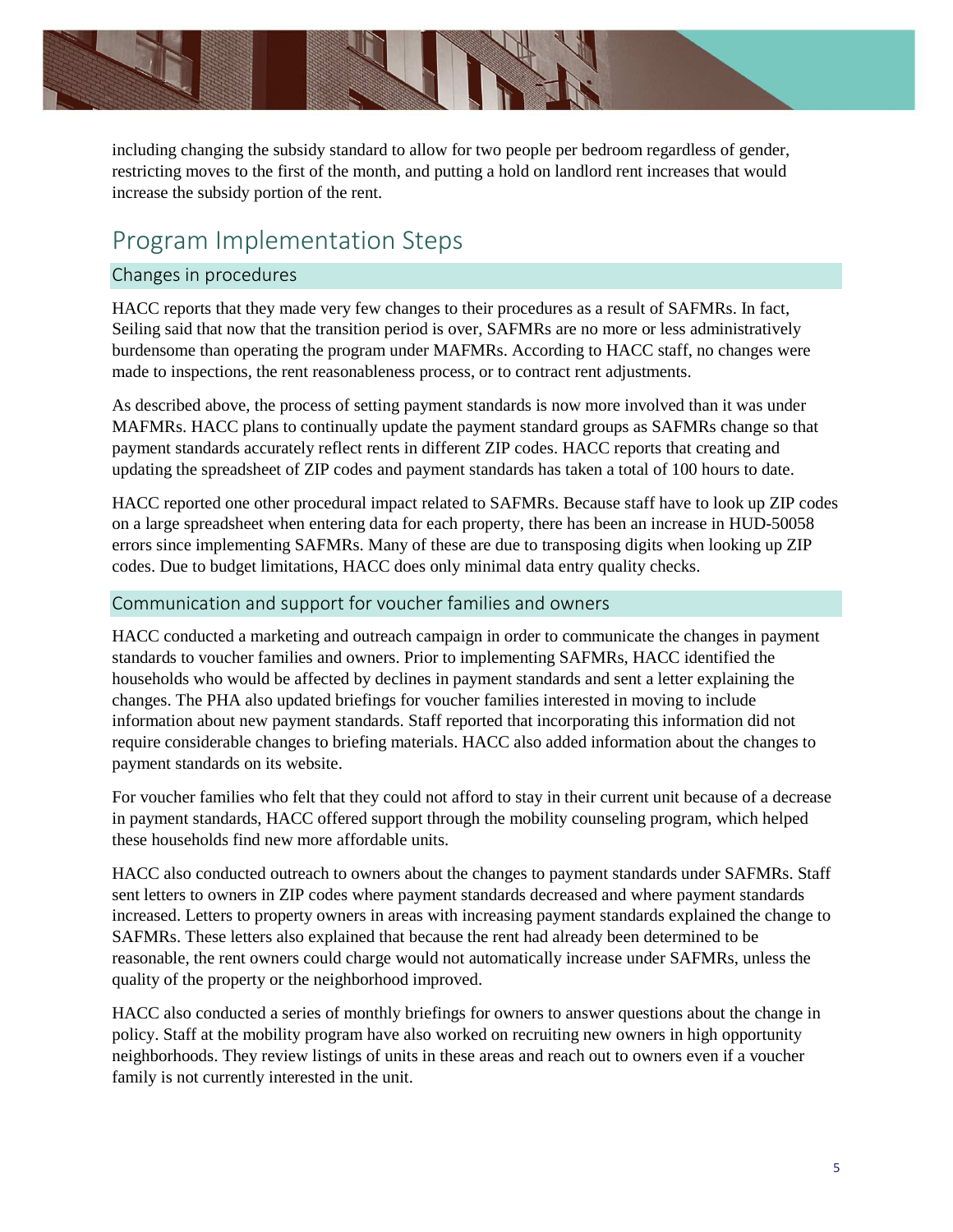

### SAFMR Impacts

#### Affordability of units

By design, SAFMRs reduce the number of rental units affordable to voucher families in low-rent neighborhoods, and increase the number in high-rent neighborhoods. Rental units in HACC's jurisdiction are concentrated in moderate-rent neighborhoods, which include 45 percent of all rental units. Another 33 percent are in low-rent neighborhoods, and the remaining 22 percent are in high-rent neighborhoods.

Overall, across the jurisdiction SAFMRs had the effect of reducing the number of units affordable to voucher families by 1.7 percent—a decrease of 2,652 units compared with MAFMRs. This decline was smaller than the average across all seven SAFMR Demonstration Evaluation PHAs, where there was an average decline in units affordable to voucher families of 3.4 percent.<sup>1</sup>

As expected, the largest decrease in units affordable to voucher families in suburban Cook County was in low-rent neighborhoods (about a 14 percent decline). This decline was nearly offset by an increase in units affordable in high-rent neighborhoods (about a 14 percent increase). The net decline in affordable units came from moderate-income neighborhoods, which saw a decrease of about 1 percent in units affordable to voucher families.

#### Impact on voucher families

An evaluation of the SAFMR Demonstration analyzed the impact of SAFMRs on the location decisions of families with vouchers. This analysis suggests that SAFMRs had an impact on the number of voucher families who moved to high-rent areas. The share of new voucher families<sup>2</sup> who moved into high-rent ZIP codes increased by almost a quarter between 2010 and 2015, from 17 to 21 percent. The share of voucher families moving into low-rent ZIP codes stayed the same (going from 39 percent to 38 percent).<sup>3</sup>

Among program participants who moved with continued assistance to a new ZIP code, the share who moved to a high-rent neighborhood also increased by a quarter, from 24 percent to 30 percent between 2010 and 2015. The share who moved to a low-rent neighborhood dropped slightly, from 33 percent to 31 percent.

There is no evidence that SAFMRs increased the family share of rent in low-rent neighborhoods in Cook County. Family shares increased from 2010 to 2015, but only slightly, and the differences between lowrent and high-rent neighborhoods were minimal. In low-rent ZIP codes in Cook County, family shares increased by 8 percent, from \$356 to \$384. This was a substantially smaller increase than the 22 percent average increase across all PHAs in the SAFMR Demonstration Evaluation. It was also only about half the rate of increase of a group of comparison PHAs that did not implement SAFMRs, which saw increases in family shares of 15 percent.

<sup>&</sup>lt;sup>1</sup> Small Area Fair Market Rent Demonstration Evaluation: Interim Report, 2017.

<sup>&</sup>lt;sup>2</sup> "New voucher families" refers to families who received their first voucher after the change to SAFMRs. In the case of Cook County, this means families who first received their voucher in 2013 or after.

 $3$  Ibid.